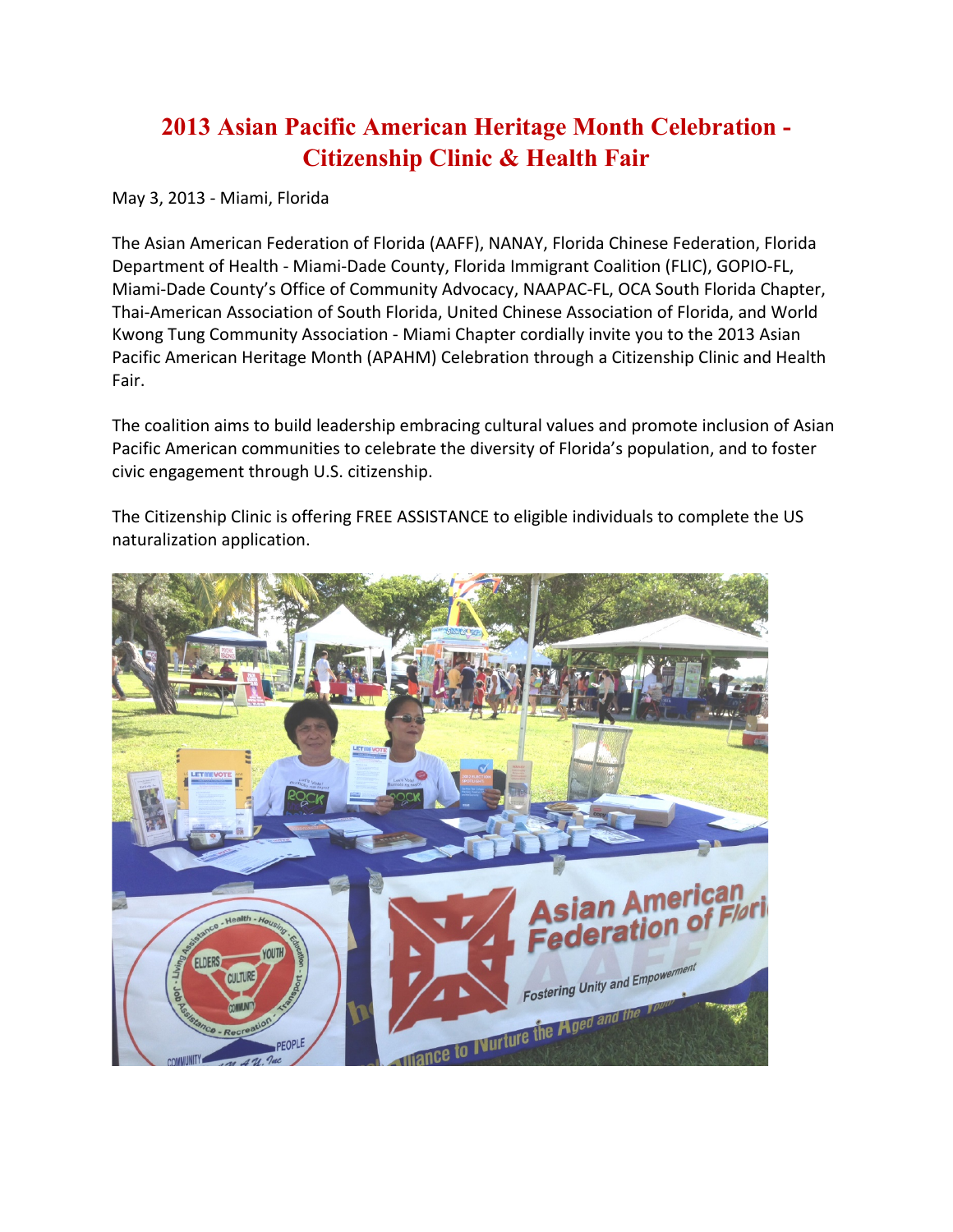According to U.S. Citizenship and Immigration Services (USCIS), there are about 8 million eligible green card holders who haven't chosen to become U.S. citizens yet. Nearly 3 million Asian-American and Pacific Islanders are eligible or will be eligible soon; but only 276,000 of them were naturalized two years ago, the latest figures available.

If you are eligible to apply for citizenship, you will meet with a trained volunteer to fill out Form N-400 and assist with any additional requirements to complete your application. For eligible low-income permanent residents, they may receive fee waiver for their application.

"South Florida has more than a quarter (over 125,000) of the Asian American Pacific Islander population in Florida," states Winnie Tang, AAFF President. "Yet, many of its residents aren't citizens due to language barriers and the high cost of citizenship. Even fewer of them are part of the voting electorate."

"We want to foster civic engagement of Asian Americans and Pacific Islanders by encouraging them to become naturalized, and there is no better time than this May in celebration of Asian Pacific American Heritage Month," continues Tang. "The drive is part of a statewide effort to sign on Asian and Pacific Islander immigrants as U.S. citizens."

AAFF will host a series of Citizenship Clinics in South Florida.

Workshop dates:

May 11 at NANAY Community Center - Miami-Dade County May 25 at Hope Lutheran Church - Manatee County June 15 at Chinese Baptist Church of Miami - Miami-Dade County July 13 at Coral Springs Chinese Cultural Center - Broward County.

"We will help citizens-to-be fill out forms and will explain the U.S. citizenship process in their native language," says Joy Bruce, MD, NANAY President. "Due to the high cost of citizenship, the free workshop is designed to help green card holders determine their eligibility for citizenship. FLIC trained volunteers will help people complete their naturalization application and determine whether they are eligible for various waivers."

In addition to the Citizenship Clinic, in partnership with Florida Department of Health - Miami-Dade County, a mini Health Fair will provide basic health screening and HIV & STD screening to encourage healthier living in the Asian American community and community-at-large.

For more information, please contact Winnie Tang, AAFF President, at call 305-753-8791, Dr. Joy Bruce, NANAY President, at 305-951-5552, or FLIC hotline at 1-888-541-2826. You may visit FLIC website to learn more about the Citizenship Clinic via www.FLNewAmericans.org.

###